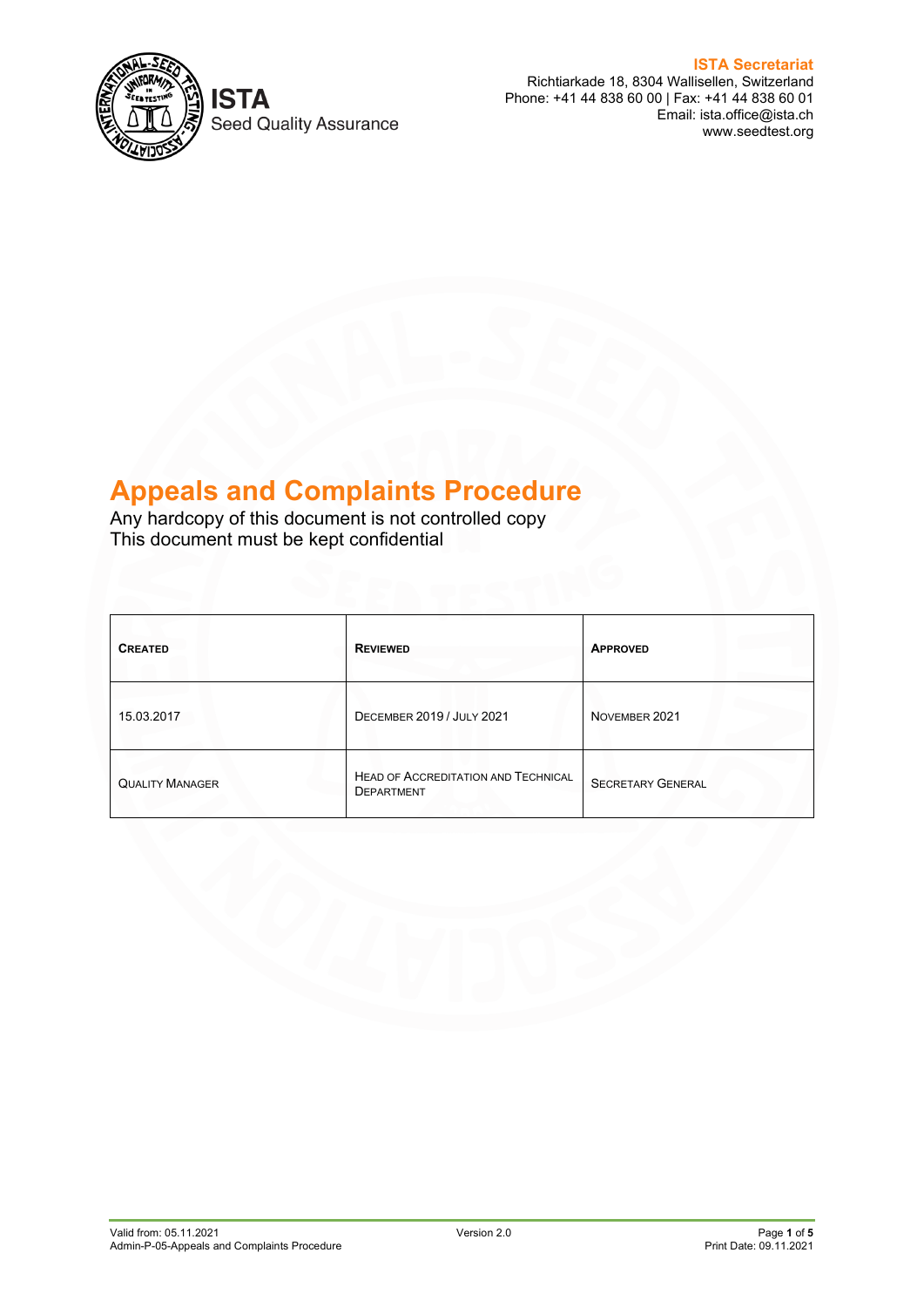# **SCOPE**

The scope of this document is to describe the process for handling complaints submitted to the ISTA Secretariat; to ensure that complaints and appeals are followed-up in a systematic way in order to enhance customer satisfaction and enable continuous improvement.

## **RELATED DOCUMENTS**

Admin-F-27-Complaints and Appeals

Admin-F-28 CAPA general

Quality Manual of the ISTA Secretariat

Acc-D-01-Procedures for Termination, Suspension and Withdrawal of ISTA Accreditation

Acc-F-29-CAPA Acc

## **RESPONSIBILITY**

ISTA Secretariat staff: for notifying Quality Manager on received complaints; for acting on complaints and appeals

Secretary General: for deciding whether the appeals and complaints are valid; for monitoring and approving the actions on appeals and complaints; for contacting AWG and ECOM if required; for discussing the appeals and complaints with concerned sides; for communicating with concerned sides the possible corrective actions

Quality Manger: for coordinating the corrective actions and tracing the actions progress; for compiling the action report and submitting it to the SG for the approval

ECOM: to consider the appeals against suspension and/or withdrawal of the accreditation

#### **ABBREVIATIONS**

HoAT: Head of Accreditation and Technical Department

AWG: ECOM Accreditation Working Group

SG: Secretary General

QM: Quality Manager

ECOM: ISTA Executive Committee

NCW: Non-conforming Work

CAPA: corrective and preventive actions

#### **DEFINITIONS**

Corrections: immediate actions taken to correct a non-conformity without removing the root cause

Corrective actions: actions taken to eliminate the root cause of an identified non-conformity and to prevent the recurrence

Preventive actions: actions taken to eliminate or reduce the possibility for a non-conformity to appear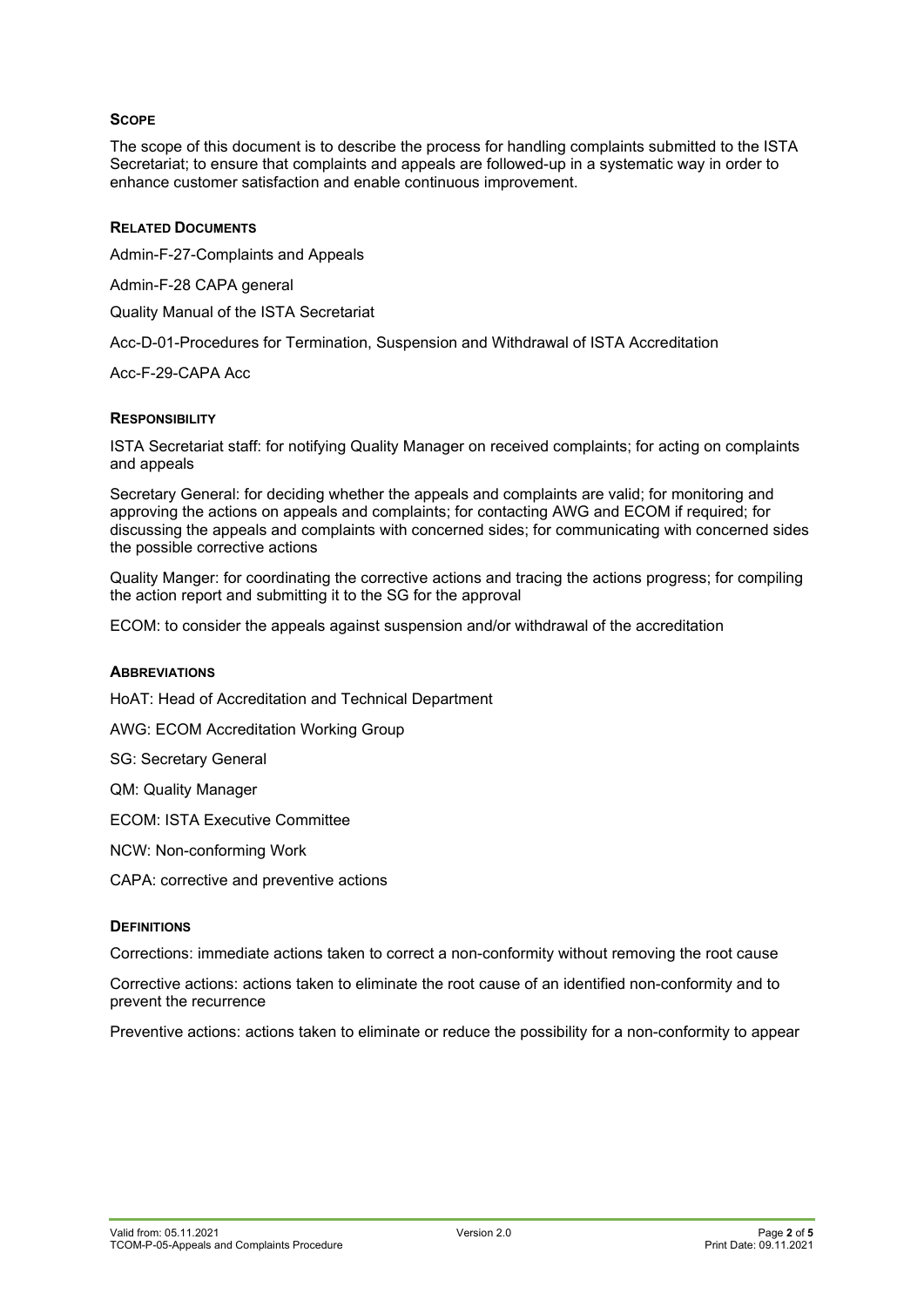#### **PROCESS DESCRIPTION**

#### **General complaints**

If an interested party considers action taken by ISTA staff or of the ISTA Secretariat in general as inappropriate, this party may file a complaint with ISTA:

- 1. A complaint must be submitted in writing, by post or by Mail.
- 2. It is evaluated whether the complaint is valid or not. This is done by the Quality Manager, in discussion with SG, HoAT and other process owners, responsible persons and/or staff members, whenever necessary. When there is need for further action, the complainant will be notified. In case of a justified complaint, relevant corrections are taken in order to remedy the problem which occurred.
- 3. The responsible persons for the corrective actions are assigned and the deadline for completing them is defined. A period of **30 days** from the complaint recording to defining appropriate action shall not be exceeded. The feedback to the complainant is provided regarding the progress in addressing the complaint.
- 4. Actions on complaints are handled by the assigned staff of the ISTA Secretariat with the Quality Manager guidance. Regarding the confidentiality requirements, certain complaint will be handled by the Secretary General in consultation with competent collaborators (HoAT, ECOM, AWG or external experts).
- 5. When addressing the complaint, the procedure for non-conforming work and corrective and preventive actions is followed. All steps are recorded in the form 'Admin-F-28 CAPA general' and 'Acc-F-29-CAPA Acc', as appropriate. For the official reporting to the complainant the form Admin-F-27-Complaints and Appeals may be used. This report has to be verified by the Secretary General.
- 6. Periodically, the complaints are evaluated and the analyses on how severe they were, is presented in the Management review report of the ISTA Secretariat.

#### **Appeals against suspension and/or withdrawal of accreditation**

- 1. An organisation has the right to appeal decisions related to the accreditation process within **30 days** of receiving the notice if it feels the assessment process was not carried out fairly and properly in accordance with the published criteria in operation at the time of the original application.
- 2. Appeals against accreditation related decisions shall be submitted in writing giving arguments and evidence.
- 3. The appeal must be submitted either to the Secretary General by post or by Mail. The appeal is handed over to the HoAT or their deputy who will file the appeal and forward it together with all relevant records and documents (e.g. audit report, reports of the proficiency test performance etc.) to the Secretary General, AWG and the ECOM. The ECOM must be provided with the appeal and the necessary information within **30 days** of receipt of the written appeal.
- 4. Appeals are handled by the ECOM or by a panel appointed by the ECOM to deal with specific issues. The appeal must be dealt with within a period of **60 days**, starting from the date of submission of related documents to the ECOM.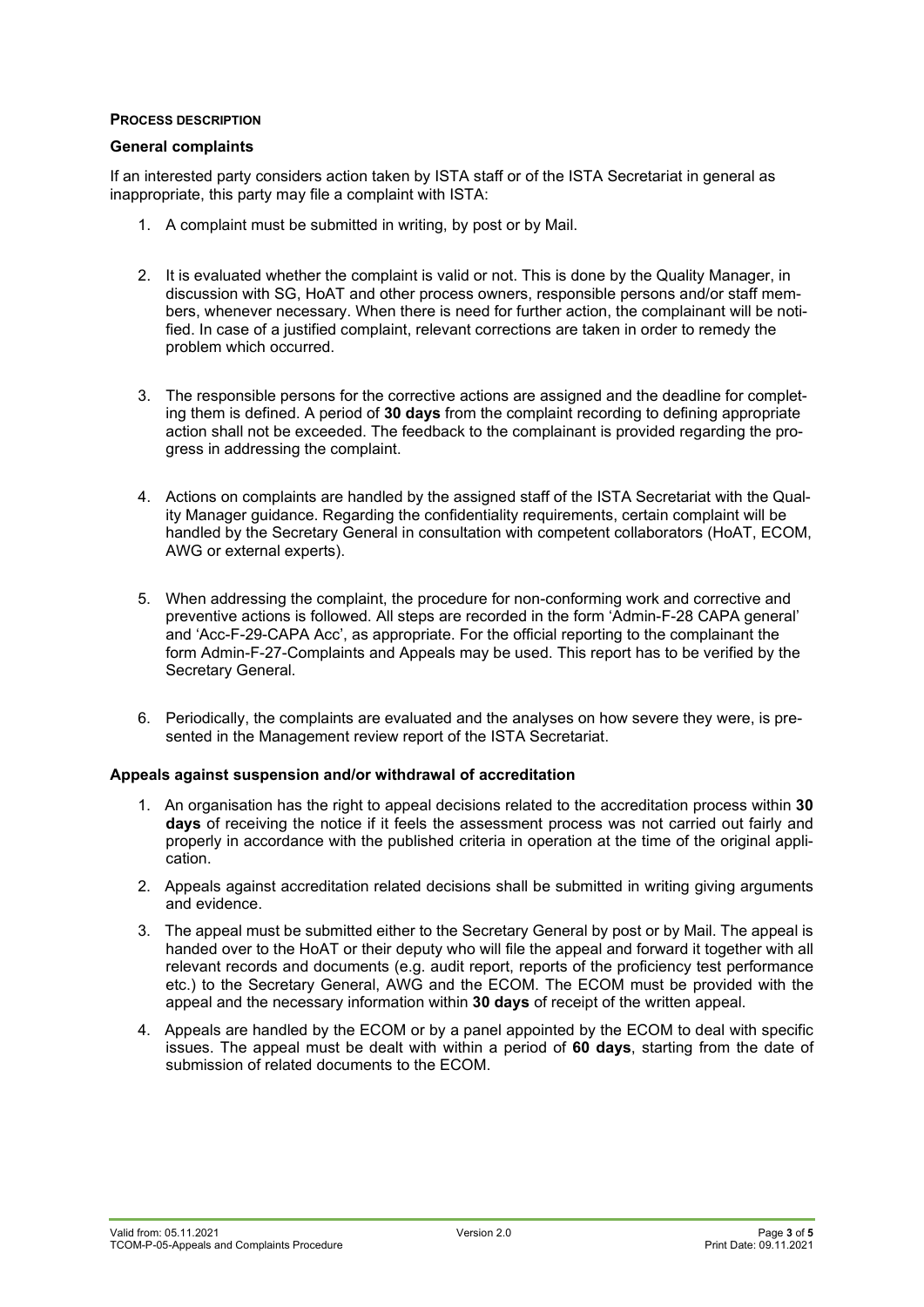- 5. Any appeal panel shall consist of at least the following members:
	- The ISTA Secretary General or their deputy
	- A member of the Accreditation Working Group of the ECOM
	- A member from an ISTA accredited laboratory who is not currently serving on the ISTA ECOM
	- Any further member as appointed by the ECOM
	- No member of the audit team concerned shall be a member of this panel. However, the HoAT or their deputy may be required to join the panel as observer to advise on details of the case.
- 6. All correspondence shall be addressed to the Secretary General.
- 7. In case that a panel was appointed it will make a recommend actions to the ECOM within 30 days.
- 8. The ECOM shall reach a decision based on the panel's recommendation respectively based on the discussion within the ECOM.
- 9. The Secretary General will notify the appealing organisation in writing within **30 days** of receiving the decision of the ISTA ECOM.
- 10. The decision of the ECOM is final and the panel shall be dismissed.
- 11. The terms of suspension or withdrawal remain in effect until a decision on the appeal is reached.
- 12. The accredited organisation acknowledges and agrees that ISTA or any of ISTA's employees shall not be liable among others to an accredited organisation for any claims, damages, expenses, demands or losses. This includes lost revenue or profits, or any special, consequential, or indirect damages whatsoever, arising from or incidental to the suspension or withdrawal of accreditation by ISTA. This also includes the event where, following an appeal instituted by an applicant's organisation, the accreditation status of the organisation is reinstated by ISTA at a later point.
- 13. When an appeal is not upheld, the organisation which made the appeal is liable for any costs incurred by the ECOM or appeals panel, based on an hourly rate determined by the Secretary General. The Secretary General shall inform the organisation making the appeal of the hourly rate to be applied; this information will be supplied once the appeal has been received at the Secretariat, and before the ECOM or appeals panel begin their consideration of the appeal.
- 14. All relevant information is recorded in the complaint form (Admin-F-27-Complaints and Appeals). All relevant files and communication in this matter is filed in the 'complaint' folder.

#### **ANNEX**

n.a.

# **DISTRIBUTION LIST**

ISTA website

ISTA ECOM

ISTA Secretariat